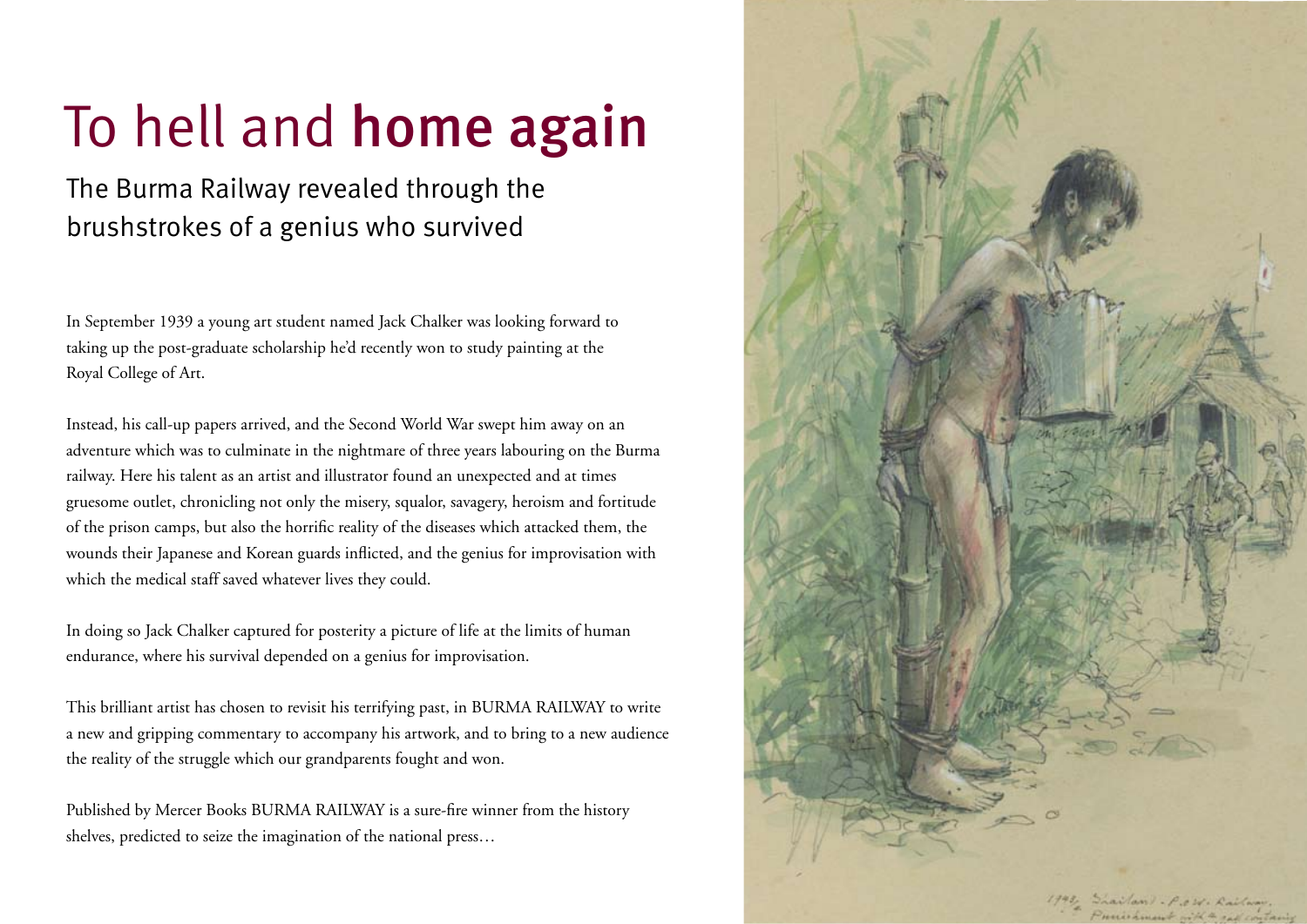This book has been obviously put together with great respect for the subject, and considerable design flare. Jack's paintings and drawings are so evocative of the terrible conditions and inhumane treatment experienced on the Death Railway, the reader is left open-mouthed. Illustrations range from technical drawings of tropical ulcers which would grace a medical textbook, to heartrending pictures of torture. Photographic images can rarely be as powerful and moving as these paintings and drawings. The crowning achievement of the book is that the reader is taken on a journey where horrific experiences bind men together in comradeship and where human spirit triumphs.

Dr. K. S. Greenfield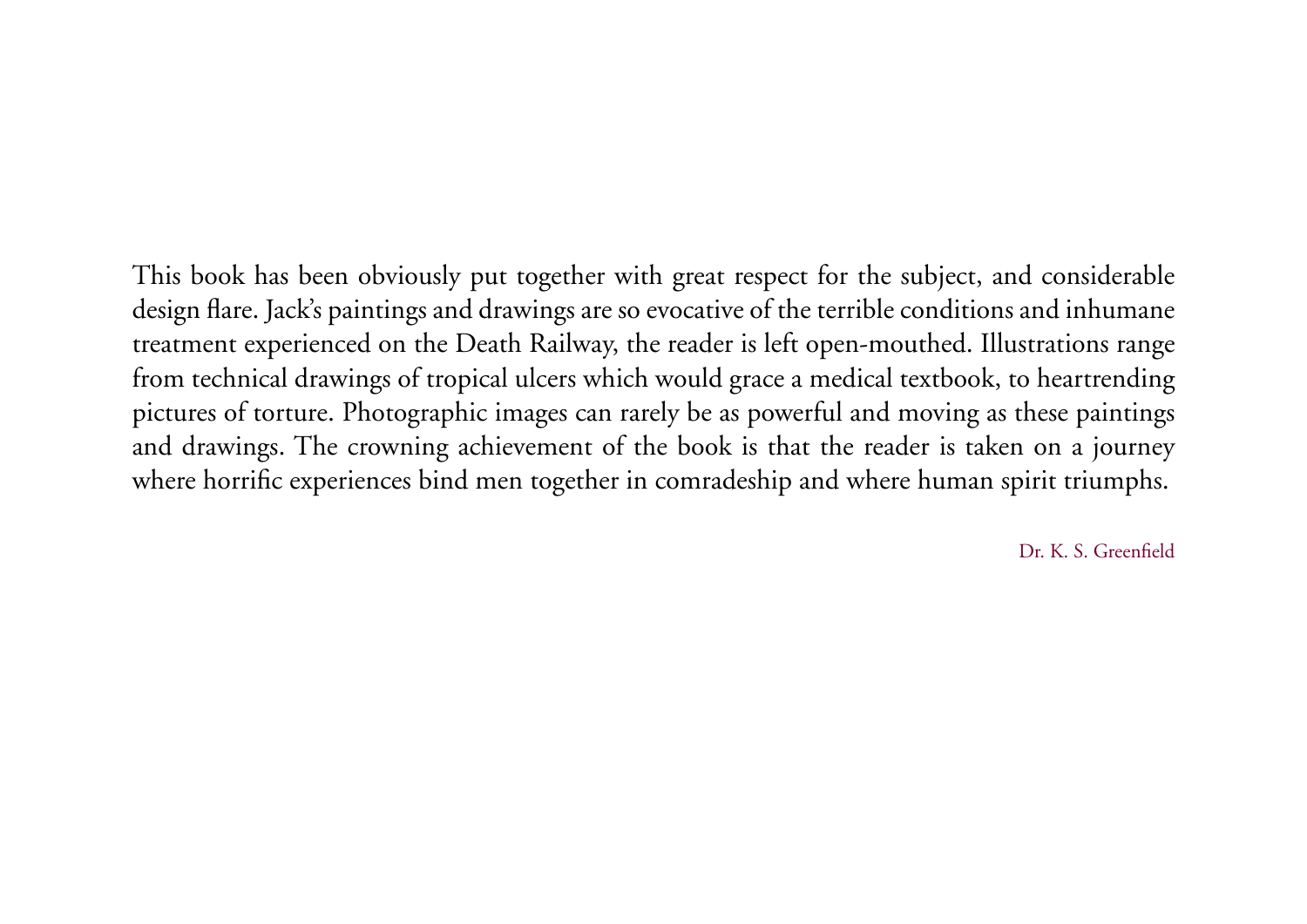

 $12$ 

Burma Railway

lack Chalker At home in his studio

#### Preamble

The drawings and paintings in this book have been selected from many I made firstly as a gunner in the Royal Artillery in England throughout 1940-1, then in India in 1942, and subsequently as a prisoner of war under the Japanese for three and a half years.

After being concentrated at Changi in Singapore for a month or two I was moved to a labour camp in Singapore Town for four months where I began to make the first of the prison drawings. A few notes were made on the train journey up to Thailand and the remainder were produced in the jungle working camps and sick camps on the Thailand-Burma railway projectduring the last three years of captivity. After the Japanese surrender in August, 1945, I was attached to the Australian Army as a war artist in Bangkok to complete official war records and during this time I produced further illustrations from notes made in the railway camps. Some of these have been included.

I managed to keep diary notes of our progress from the time we left England on our world trip to Singapore and subsequently during the fighting until we were captured in February. 1942. Thereafter as a prisoner of war I kept a microscopic diary which became intermittent after a move down-country from Kanyu to Chungkai sick camp in 1943. Some of these later dairy notes were eaten by termites and rotted from the ravages of the monsoon rains. This account can only be a minute contribution to the overall complex and variable picture of conditions and attitudes that existed throughout the length of the Thailand-Burma railway. It is largely anecdoral, but it is told as I found it and remember it.

It is hoped that the drawings, paintings and hasty notes made under considerable difficulties and which had to be hidden throughout our prison existence may nevertheless give some idea of the conditions under which the Thailand-Burma railway was built and how we existed, together with an indication of the absorbingly beautiful jungle surroundings in which we lived during those years.

Over the post-war years I have been asked repeatedly why I made drawings and paintings in the camps, a question that never arose during our captivity. Visual curiosity, a delight in observation and in translating things in one's own terms is an inherent part of the ethos of an artist, and this drive, as well as pleasure in doing so, is undeniable. I began by making notes of places, people and landscapes to please myself, but it was not long before it became obvious that this was the only means of recording our strange circumstances. As conditions became rapidly more desperate in the jungle on the railway project it seemed imperative to record them, particularly the medical and surgical problems that faced the hard pressed medical staff. I was asked by two eminent surgeons, Captain Markowitz and Colonel Dunlop, to assist in recording them and what had been largely a self-indulgent pleasure quickly became a challenge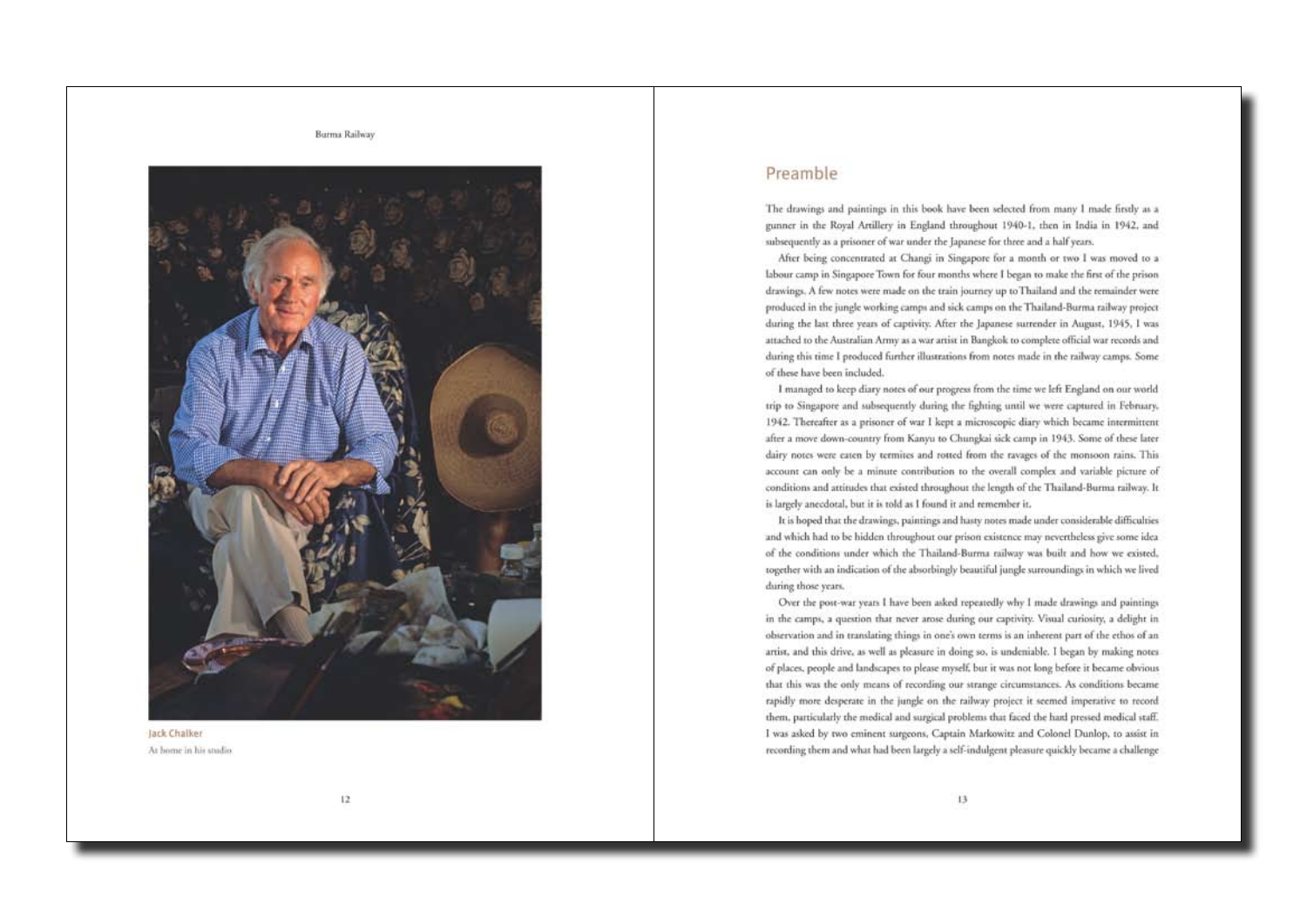

Burma Railway

#### Working men, Kanyu Camp, October 1942

A pen and wash drawing made in Kanyu River Camp. One of two drawings of prisoners in the working camps to survive from a collection discovered by a Korean sentry. The remainder were savagely destroyed during an unpleasant situation. (Actual size 14cm x 8cm)

## January-February 1942

The Fall of Singapore



Singapore, 1942 Malay Kampong (Actual size 9.4cm x 5.5cm)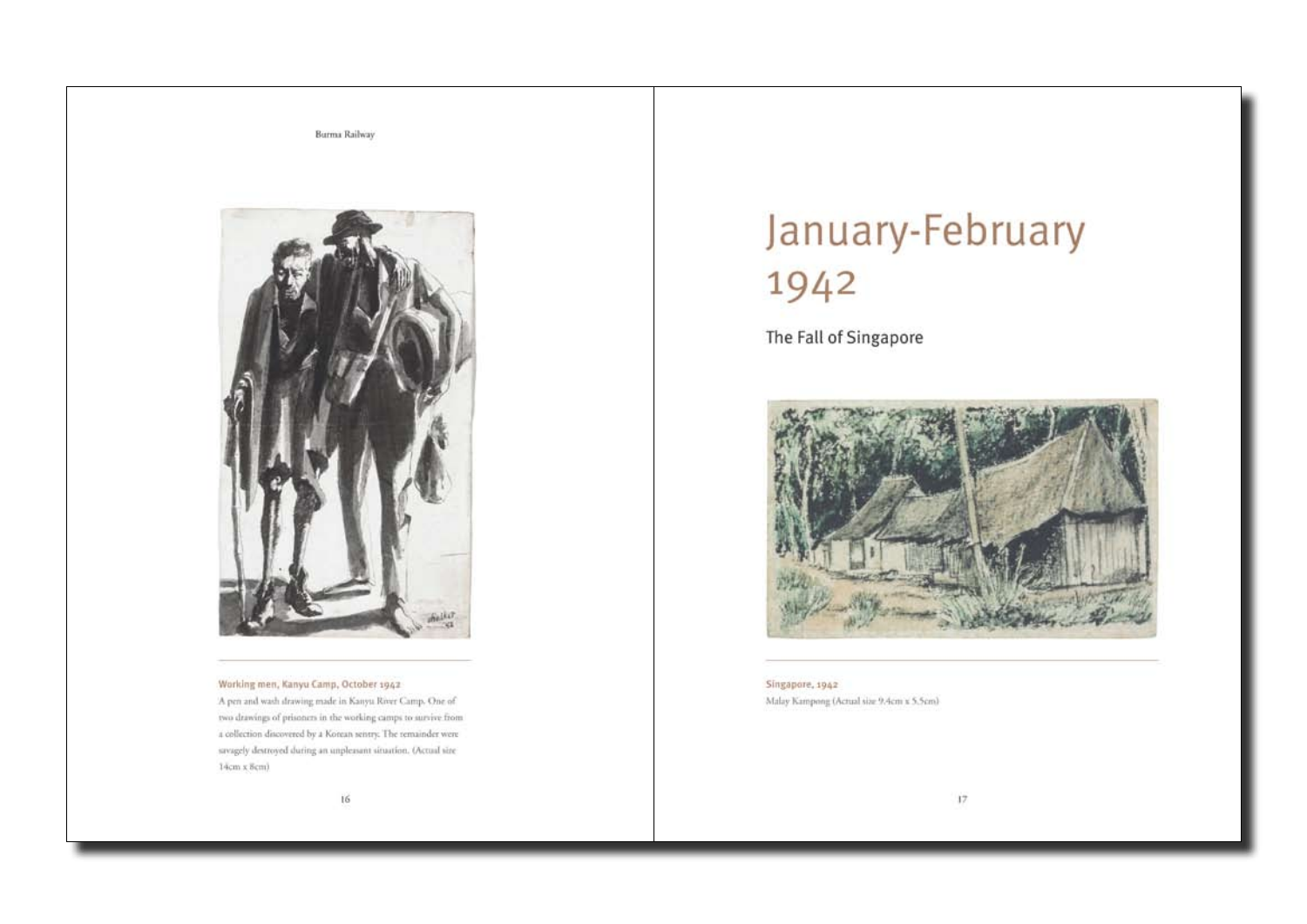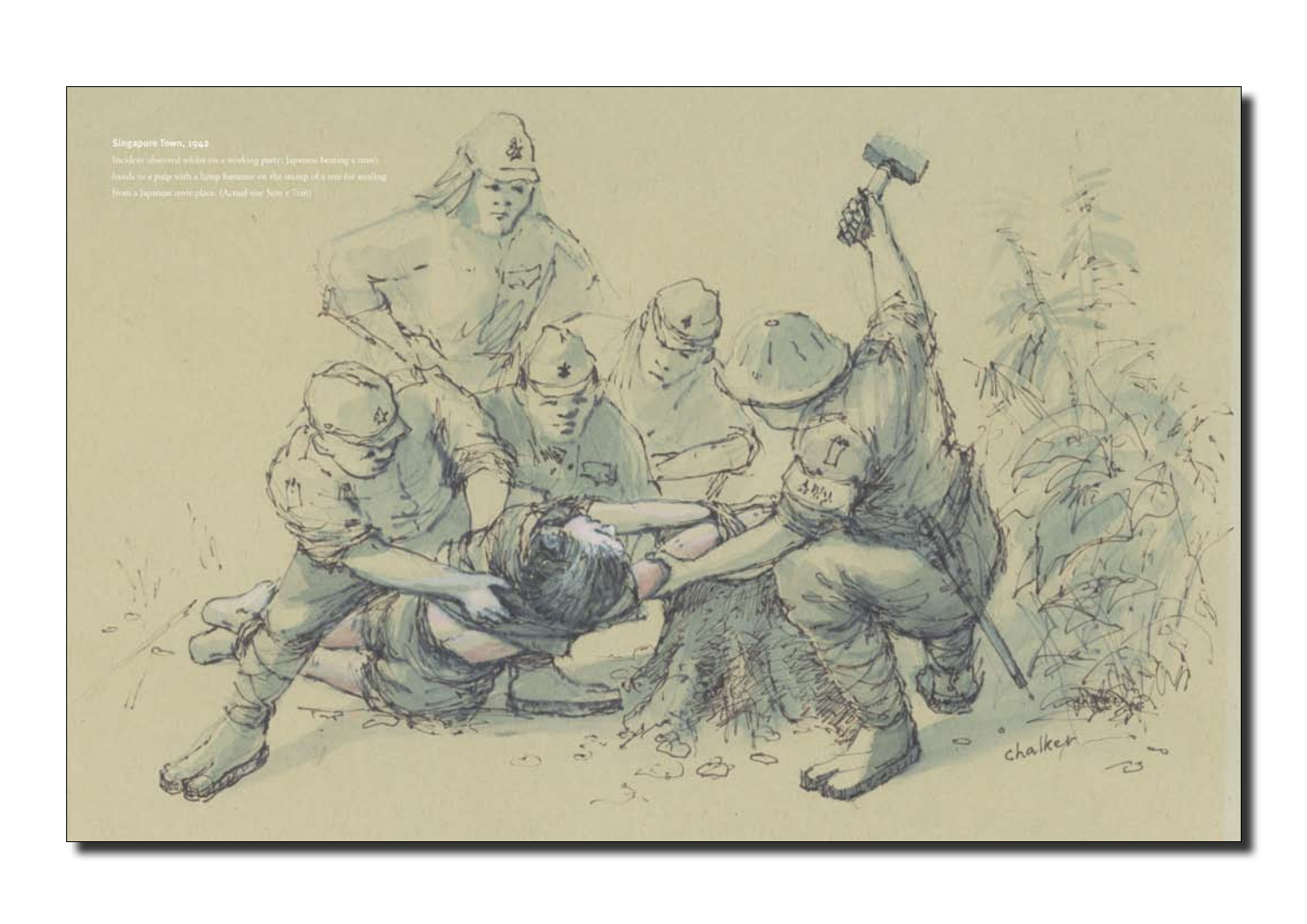#### Burma Railway

site from the river bed. Rails were spiked direct into the sleepers, four spikes to each, and spur lines were planned at 16km intervals where possible. Much of the ground to be dug was hard and contained rock requiring hammer-and-tap and picks to break it up. The work on the cuttings through steep hillsides was particularly heart-breaking and indescribably difficult.

In the jungle the clumps of bamboo spinosa were 20 metres or more across and as much as 60 metres high. Although feathery and beautiful to look at, its branches had huge, iron-hard spikes up to 10 cm long which tore into hands and legs, often inflicting painful and dangerous wounds. Clearing these clumps was difficult and extremely exhausting, and in our debilitated state scratches from the bamboo all too often turned septic and developed rapidly into rotting tropical ulcers.

The cuttings were completed almost entirely by hammer-and-tap, with the addition of blasting charges where the Japanese engineers thought it necessary. Even the sinking of a hole for a charge by hammer-and-tap could take hours of jarring, back-breaking work. The guards took few safety precautions when blasting and on occasions prisoners were severely injured by flying rocks as charges were detonated without warning. Some of the sadistic guards were entertained by this.

Perhaps the most infamous area was Hintok, where the Australians were subjected to appalling injuries by murderous guards with much loss of life. I visited Hintok Camp during this period on a line maintenance expedition and was horrified; bad as conditions were in Kanyu, Hintok was immeasurably worse; the Kanyu-Hintok section of the railway eventually provided the highest number of casualties on the whole railway trace.

The Australians at Hintok had to construct long, deep cutting through hard limestone together with a vast stone embankment on a precipitous hillside and a long, tiered viaduct some 28 metres curving around the hill. This last was known as the 'Pack of Cards Bridge' after it had fallen down three times under the weight of rolling stock and had to be rebuilt each time with further casualties.

The Australian camp was near the river and a good mile from the working site, which was approached up a steep gradient - in one part by means of crude bamboo ladders - making the daily journey a daunting undertaking even before the work itself began. It was at this camp that I first heard of the legendary 'Weary' Dunlop, an Australian surgeon serving as a colonel in the Australian Medical Army Corps. He had already made history in Java with his surgical prowess and courageous defence of his men, and these qualities were also evident at Hintok, bringing great comfort and strength to those in his care.

In mid-March, 1943, many of our guards and most of the Japanese engineers moved to the two Kanyu top camps, leaving a much reduced compliment to supervise the river camp. Groups of prisoners were selected to move to these new camps and within a short time men

#### Kanyu River Railway Camp





#### Living accommodation on the railway trace

(Above) Pen and wash drawing of my hut interior, typical of the bamboo and attap humin which all prisoners lived on railway work. We fived on bamboo racks with about one metre per man of bed space. The bamboo was riddled with hed-bugs and in the monsoon. season water poured across the ground under the racks and through the artap palm roof

#### Typical latrines in up-country camps

(Left) Showing the small later adjustments to the aperture of bamboo to prevent debilitated prisoners from collapsing into the pits and drowning. During the monsoon season these areas were a sea of faeces, mud and maggota through which we waded barefoot.

55